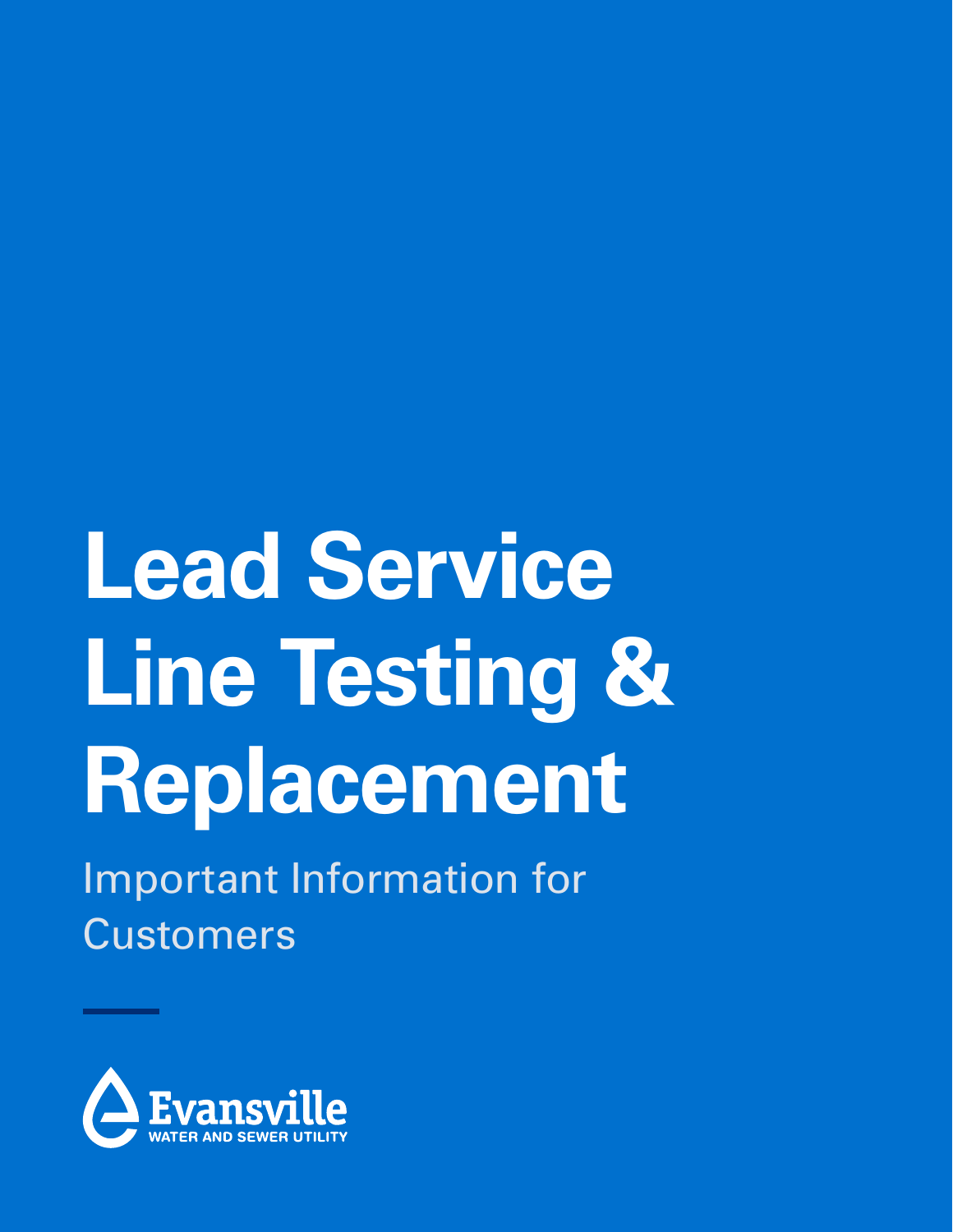# **Dear Customer,**

The Evansville Water and Sewer Utility (EWSU) maintains more than 1,000 miles of water mains. EWSU is dedicated to advancing a long-term initiative that is underway to replace aging water infrastructure in our community. This ongoing initiative will ensure that our children and future generations continue to enjoy safe, clean drinking water.

Occasionally as part of this work, the Utility discovers that lead service lines may still be in place, typically at residences built before the 1950s. Lead service lines are a health concern and should be replaced. According to the U.S. Environmental Protection Agency, the most common sources of lead in drinking water are lead pipes and brass or bronze fixtures.

This resource includes important information about lead testing as well as tips for lead safety. If a lead service line is detected on your property, it is vital that you follow the flushing recommendation to protect you and your family.

For more information about testing your water for lead, please call the Utility's Water Quality Manager at **812-428-0568**.

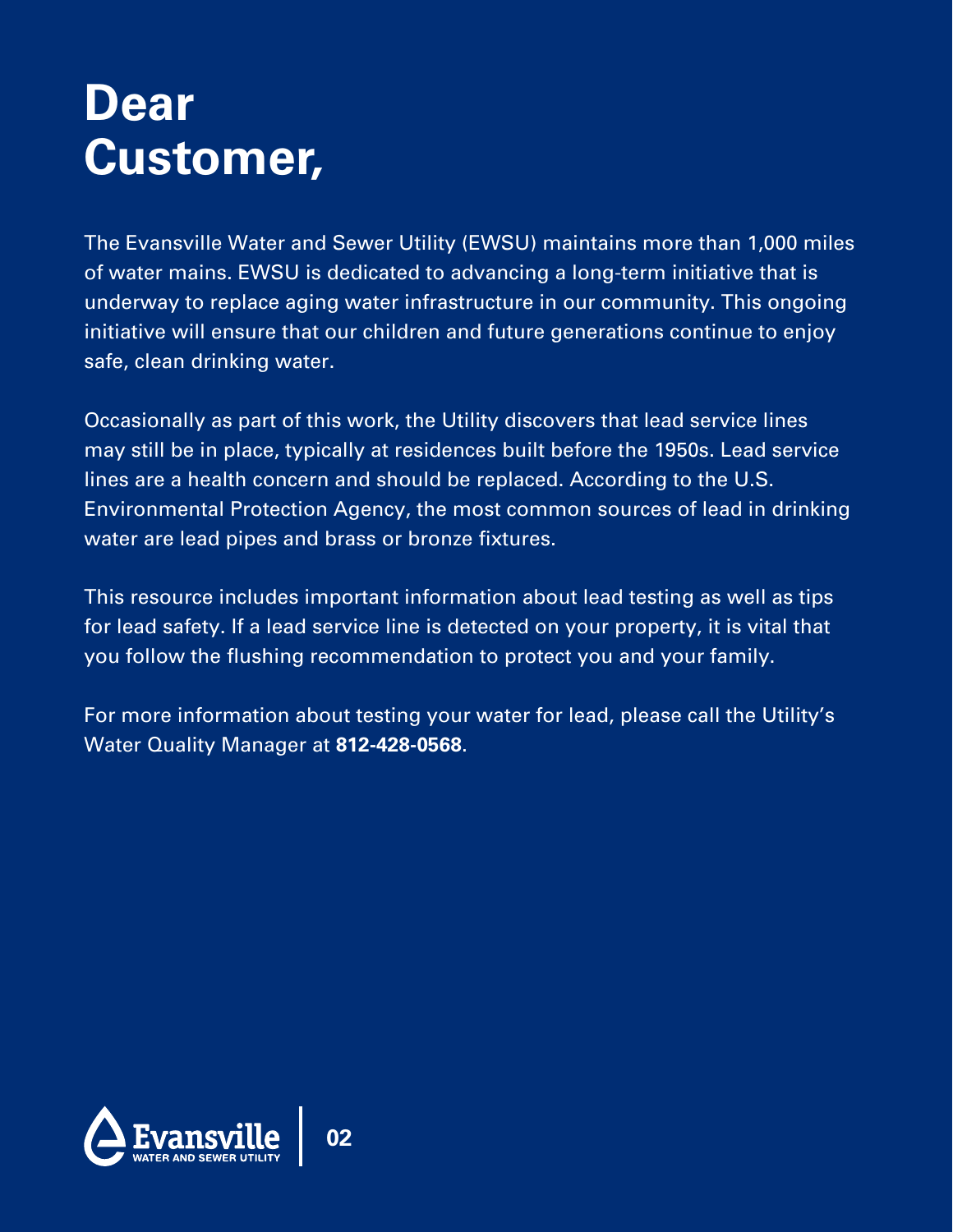

# **Water Testing**

When lead service lines are disturbed, either by the Utility or the homeowner, lead can be released and may end up in tap water. Studies have shown this release may last for weeks or months after the disturbance.

To determine whether your home has a lead service line, you should hire a licensed plumber for inspection. If your service line cannot be accessed to determine whether it contains lead, you should have your water tested by a certified laboratory. A representative from our Water Quality Department can be reached at 812-428-0568 to schedule time to take a water sample inside your home. The sample will be sent to a certified laboratory at no cost to you.

If your water line test results indicate that lead is present, EWSU strongly encourages you to hire a licensed plumber to replace your home's private plumbing, as the service line within your property is your responsibility.



## **Flushing Your System Post-Water Line Replacement**

### What You Should Know

Following work on a lead service line, EWSU strongly recommends that you flush all internal plumbing in your home immediately or before the next water use to reduce the amount of lead-containing particles and sediment entering your home. (See instructions on the next page.) This is important to protect your health.

Do not use hot water in your home's plumbing until the initial flushing is complete to prevent sedimentation of lead particles in your hot water tank. Do not consume tap water or use ice makers or filtered water dispensers until after flushing is complete. Discard any ice created before flushing was complete. Additional flushing should be done once every two weeks for three months or at other intervals based on monitoring results, if available.

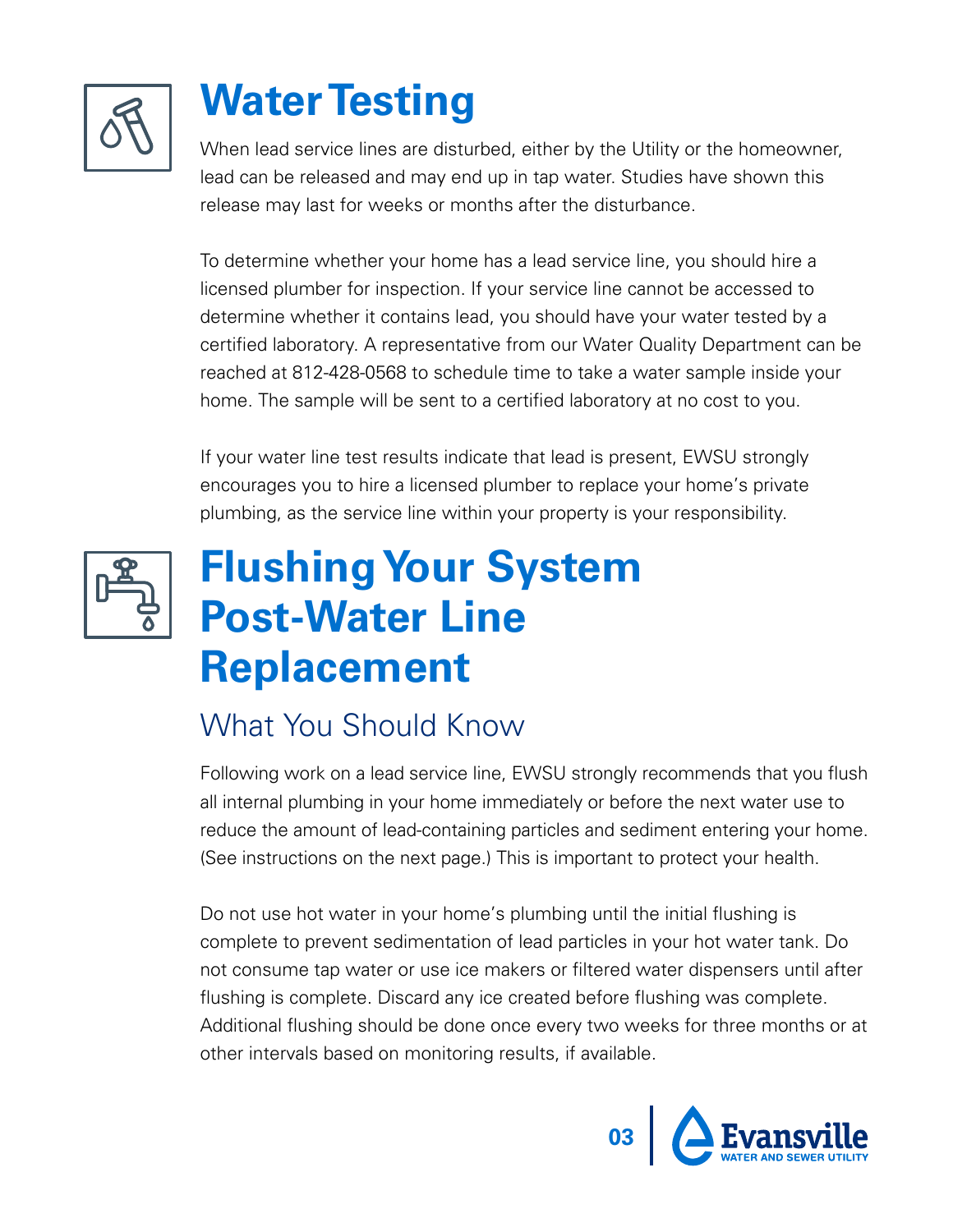### Flushing Your Home's Plumbing

Please follow these guidelines for flushing after lead service replacement.

- **<sup>1</sup>** Find all faucets and flushes that will drain on all floors of your house, including the basement. Include bathtubs, showers, the laundry tub and hose bibs as flushing points.
- **2** Remove aerators and screens whenever possible from all faucets you plan to flush, including shower heads.
- **3** After all the aerators are off, open the faucets in the basement or lower floor of the house. Leave all faucets running at the highest rate possible, using cold water.
- **4** After the faucets are all open on the lowest floor, open the faucets on the next highest floor of the house. Continue until faucets are open on all floors.
- **5** After all faucets are opened, leave the water running for at least 30 minutes.
- **6** After 30 minutes, turn off the first faucet you opened and continue to turn off other faucets in the same order you turned them on.
- **7** Clean aerators/screens at each faucet. You may need to replace aerators/screens if they are too old or worn.

More information about lead, Evansville's water system and lead water safety is available online at ewsu.com.

Reprinted with permission from AWWA C810-17 Replacement and Flushing of Lead Service Lines. Copyright © AWWA 2017. All rights reserved.

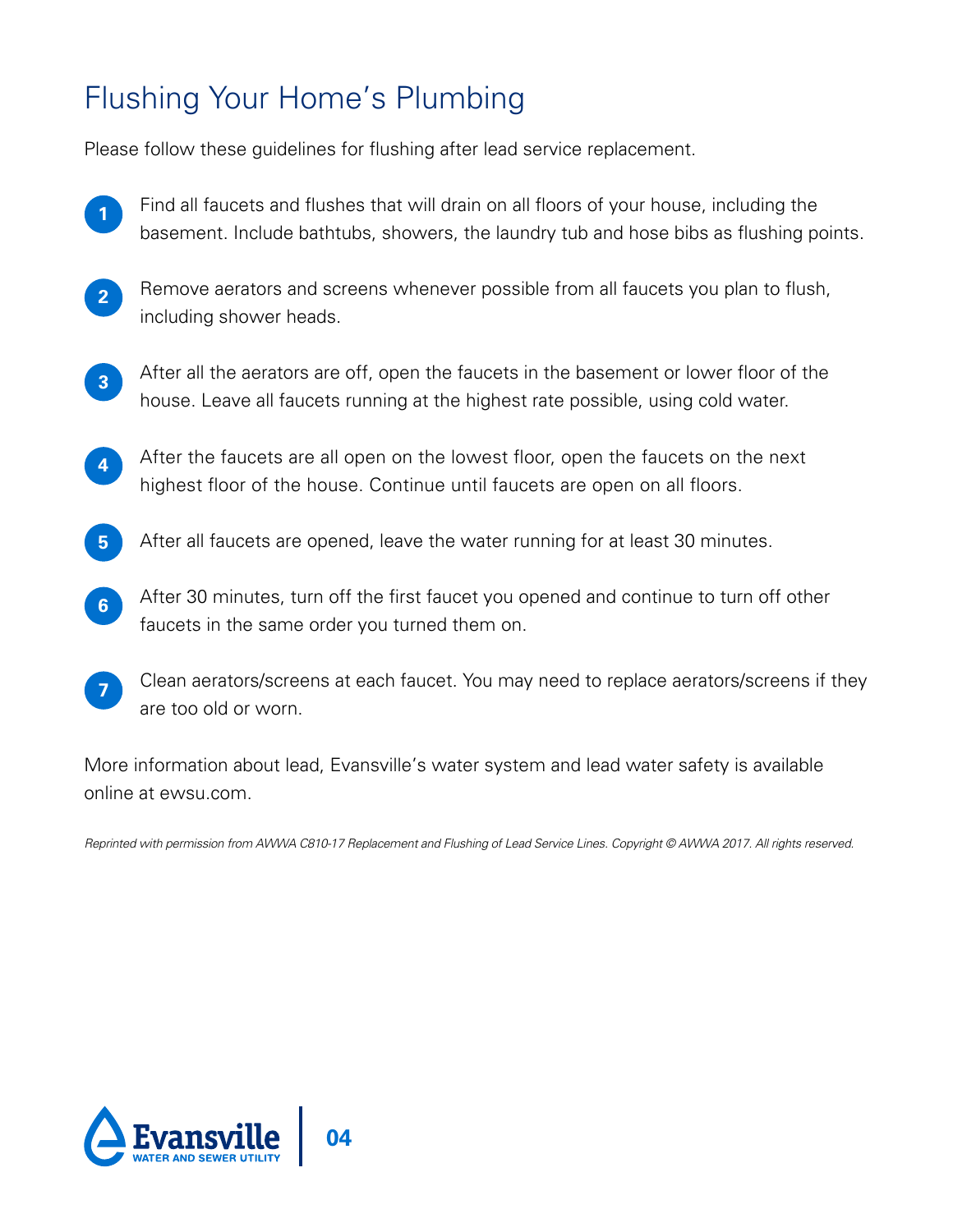

Minimizing lead exposure is the shared responsibility of the Evansville Water and Sewer Utility and individual residents. EWSU strongly encourages residents to identify and remove any lead pipes or plumbing materials serving their homes.

Water is lead-free when it leaves EWSU's treatment plant. When the water comes in contact with pipes and plumbing fixtures that contain lead, lead can be released. Lead sources and lead levels vary between buildings, so it is crucial to identify and remove any lead sources in each household.

If lead is present, pregnant or nursing women and children under age 6 should use filtered tap water for drinking water and cooking until all lead sources are removed. Filters certified for lead removal are required to meet National Sanitary Foundation (NSF) Standard 53. For more information on the NSF certification, visit https://www.nsf.org/knowledge-library/lead-in-drinking-water.

### Frequently Asked Questions

The following frequently asked questions can help you limit potential exposure to lead and copper, which have been linked to various adverse health effects.

#### What is lead?

Lead is a naturally occurring metal that is harmful if inhaled or swallowed. Lead can be found in air, soil, dust, food and water.

#### How can I be exposed to lead?

The most common source of lead exposure is from paint in homes and buildings built before 1978. Lead-based paint and lead-contaminated dust are the primary sources of exposure for lead in U.S. children. Lead-based paints were banned for use in housing in 1978.

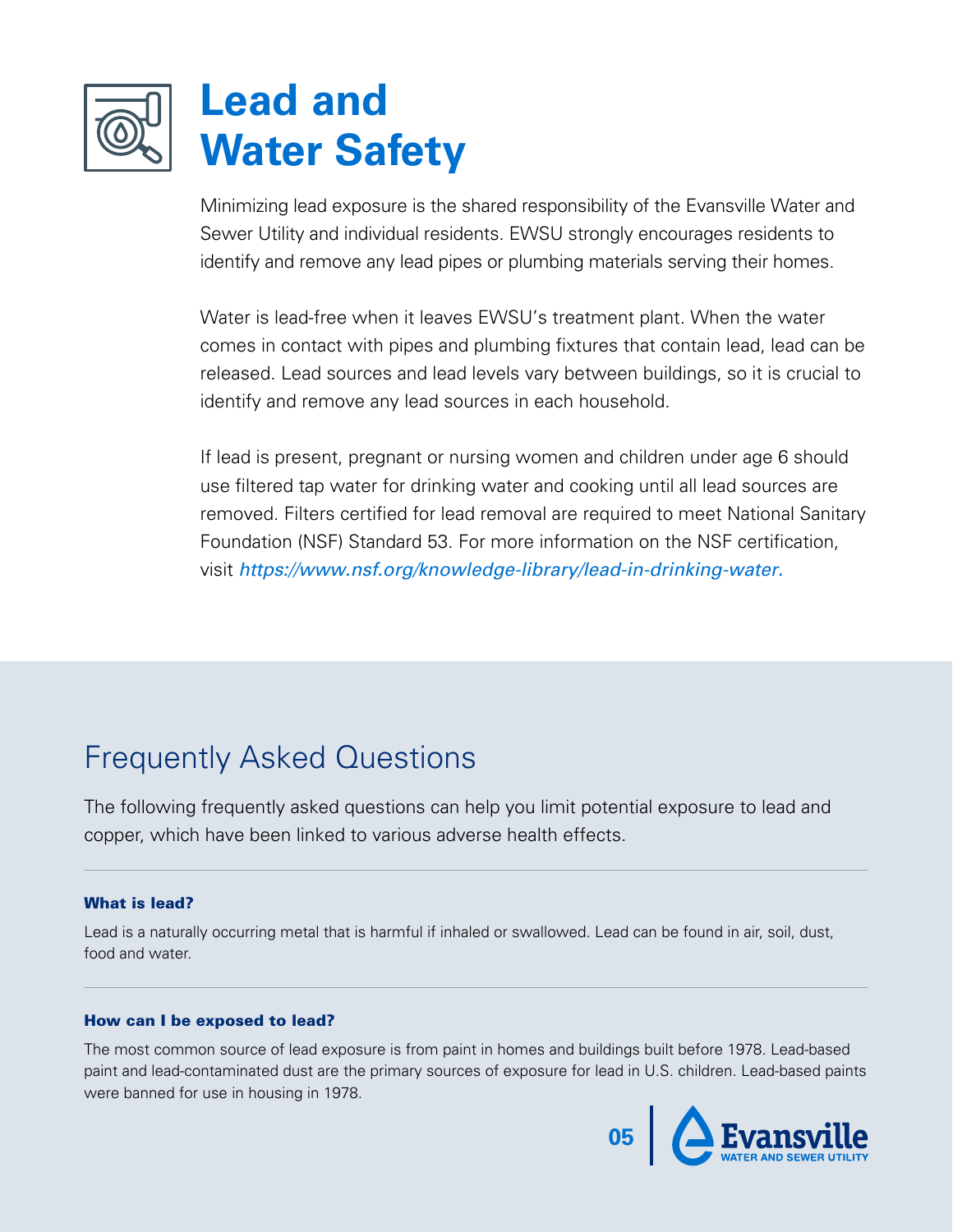Although the primary sources of lead are ingesting paint chips and inhaling dust, lead can also be found in some household plumbing materials and some water service lines. The Environmental Protection Agency (EPA) estimates that 10 to 20 percent of human exposure to lead may come from lead in drinking water.

#### Is my home at risk for lead plumbing?

Homes built before or around 1950 may have lead pipes that connect the house with the water line. In 1986, Congress enacted the "lead ban," which stated that public water systems and anyone else who intends to install or repair drinking water plumbing connected to a public water system must use lead-free materials. As a result, homes built in or after 1988 are far less likely to have lead solder.

#### The EPA defines high-risk homes as follows:

- Homes with a lead service line that connects the water main (located under the street) to the home's internal plumbing.
- Homes with copper pipe and lead solder built after 1982 and before 1988.
- Homes with lead pipes.

#### What are the risks of lead exposure?

Lead can cause a variety of adverse health effects when people are exposed to it. These effects may include increases in the blood pressure of some adults, delays in normal physical and mental development in babies and young children, and deficits in hearing, attention span and learning abilities.

#### How does lead get into my drinking water?

Lead is rarely found naturally in our source water or the treated water flowing through the distribution system. More commonly, lead leaches into water over time through corrosion – a dissolving or wearing away of metal caused by a chemical reaction between water and your plumbing. Lead can leach into water from pipes, solder, fixtures, faucets (brass), and fittings. The amount of lead in your water depends on the types and amounts of minerals in the water, how long the water stays in the pipes, the water's corrosivity and water temperature.

#### Does EWSU test for lead and copper in drinking water?

Yes, EWSU coordinates lead and copper water testing at a selected number of high-risk homes in accordance with Indiana Department of Environmental Management (IDEM) guidelines and oversight. Lead and copper test results are provided to the customers whose homes were selected for testing by IDEM. The test results for these identified homes have been consistently below EPA's requirements.

#### How does EWSU help minimize lead in tap water?

In addition to regular water monitoring, EWSU takes steps during the water treatment process to ensure corrosive elements do not cause lead to leach out of customer-owned lead service lines and plumbing.

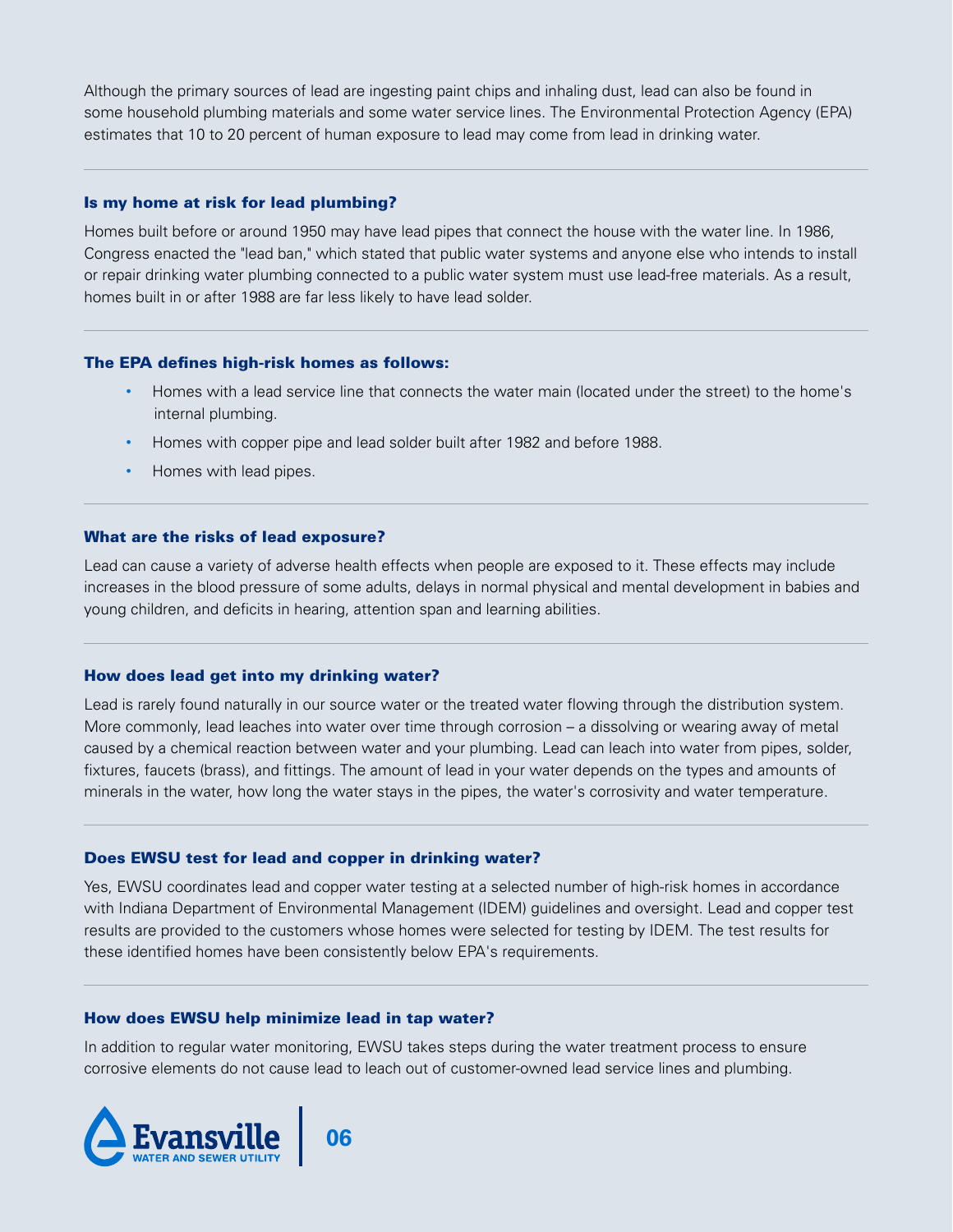#### How can I find out if I have lead in my drinking water?

Customers can have their water tested for lead through a variety of sources, such as a laboratory certified to test lead and copper in drinking water. A list of certified Indiana laboratories is available online at the Indiana Department of Health website www.in.gov/isdh. Be sure to check for any charges related to the testing of your water by a certified laboratory. Several major retail stores also sell water analysis kits.

Since you cannot see, taste or smell lead dissolved in water, testing is the only sure way of telling whether there are harmful quantities of lead in your drinking water. It is important to note that most homes with lead service lines or plumbing do not have elevated lead levels in the tap water.

#### I'm concerned my home may have lead plumbing. How can I find out?

Lead is a dull gray metal that is soft enough to be easily scratched with a house key. Do not use a knife or other sharp instrument and take care not to puncture a hole in the pipe. A quick way to identify lead pipe or solder is to use a magnet. If a magnet sticks to the line or solder, it is not lead. If you suspect you have lead pipes or lead service connections, but you are not sure, call a licensed plumber to have your water lines and connections inspected.

#### Will EWSU replace my lead service line?

Lead services lines on a customer's property are not part of the public water system and are the property owner's responsibility. Lead service lines are owned and installed at the expense of the property owner. EWSU strongly advises that you contact a licensed plumber for work on your service line.

#### How far does the private water line extend beyond my residence?

A private water line pipe extends to the property line, including the water meter pit. The Utility has a separate shut-off valve (called a curb stop) located at the property line and public right of way. The diagram below is an illustration showing which parts of the water lines are private or public.



#### WATER CUSTOMER RESPONSIBILITY

\*NOTE: In some homes and businesses, the water meter is located inside.

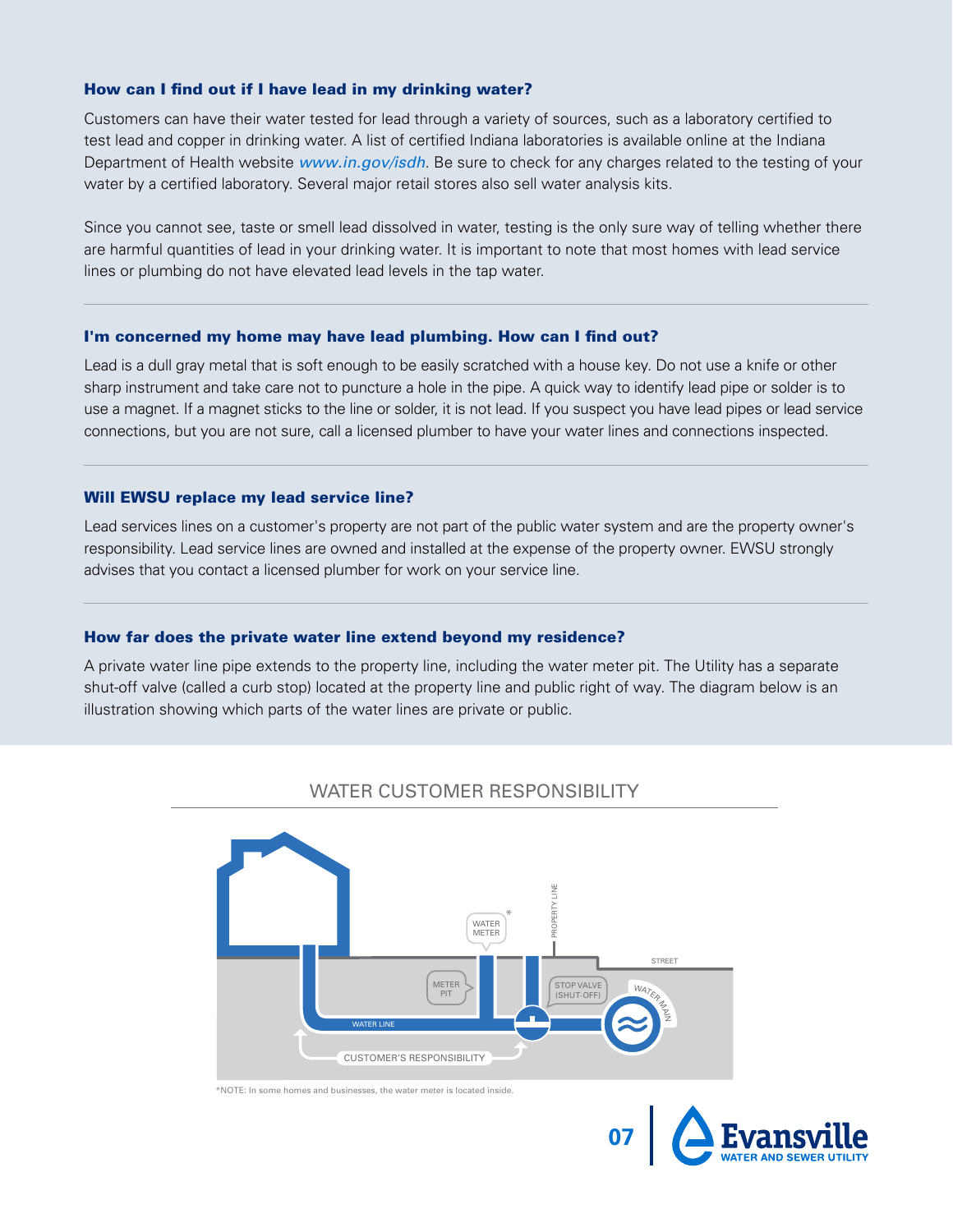#### Where can I get more information about lead in drinking water?

More information is available on the U.S. EPA webpage, Basic Information about Lead in Drinking Water, at epa.gov/ground-water-and-drinking-water/basic-information-about-lead-drinking-water.

#### Does EWSU have any water mains that use lead pipes or have lead service connections?

The EWSU water system does not have any lead water mains. Lead service connections to the water main have been rare. When a water main break occurs or water mains are replaced, the Utility will check for any lead service connections, and if identified, the Utility will replace those connections.

#### How can I reduce my exposure to lead in my drinking water

If you have lead service lines, the best step you can take is to have them replaced. You can also reduce your exposure to lead in drinking water by taking these actions:

- Run your water to flush out lead. If it hasn't been used for several hours, run the water for three to five minutes to clear most of the lead from the water. (To conserve water, remember to catch the flushed tap water for plants or some other household use such as cleaning.)
- Always use cold water for drinking, cooking and preparing baby formula. Never cook with or drink water from the hot water tap. Never use water from the hot water tap to make formula.
- Do not boil water to remove lead. Boiling water will not reduce lead.
- Periodically remove and clean the faucet screen/aerator. While removed, run the water to eliminate debris.
- Consider investing in a home water treatment device or alternative water source. When purchasing a water treatment device, make sure it is certified under NSF/ANSI Standard 53 to remove lead. For information about certified products, search online or call:
	- National Sanitation Foundation Website: nsf.org; Phone: 800-673-8010
	- Water Quality Association Website: wqa.org; Phone: 630-505-0160
- Identify and replace plumbing fixtures containing lead. Brass faucets, fittings and valves may leach lead into drinking water. Products sold after Jan. 4, 2014, must by law contain very low levels of lead.
- Have a licensed electrician check your wiring. Your home electrical system may be attached to your service line or elsewhere in your plumbing. If this connection is electrified, it can accelerate corrosion. Check with a licensed electrician to correct ground faults and evaluate your local electric code to determine if your wiring can be grounded elsewhere. DO NOT attempt to change the wiring yourself because improper bonding or grounding can cause electrical shock and fire hazards.

#### Should I test my children for exposure to lead?

Children at risk of exposure to lead should be tested. Your doctor or the Vanderburgh County Health Department can perform a simple blood test to determine your child's blood-lead level.

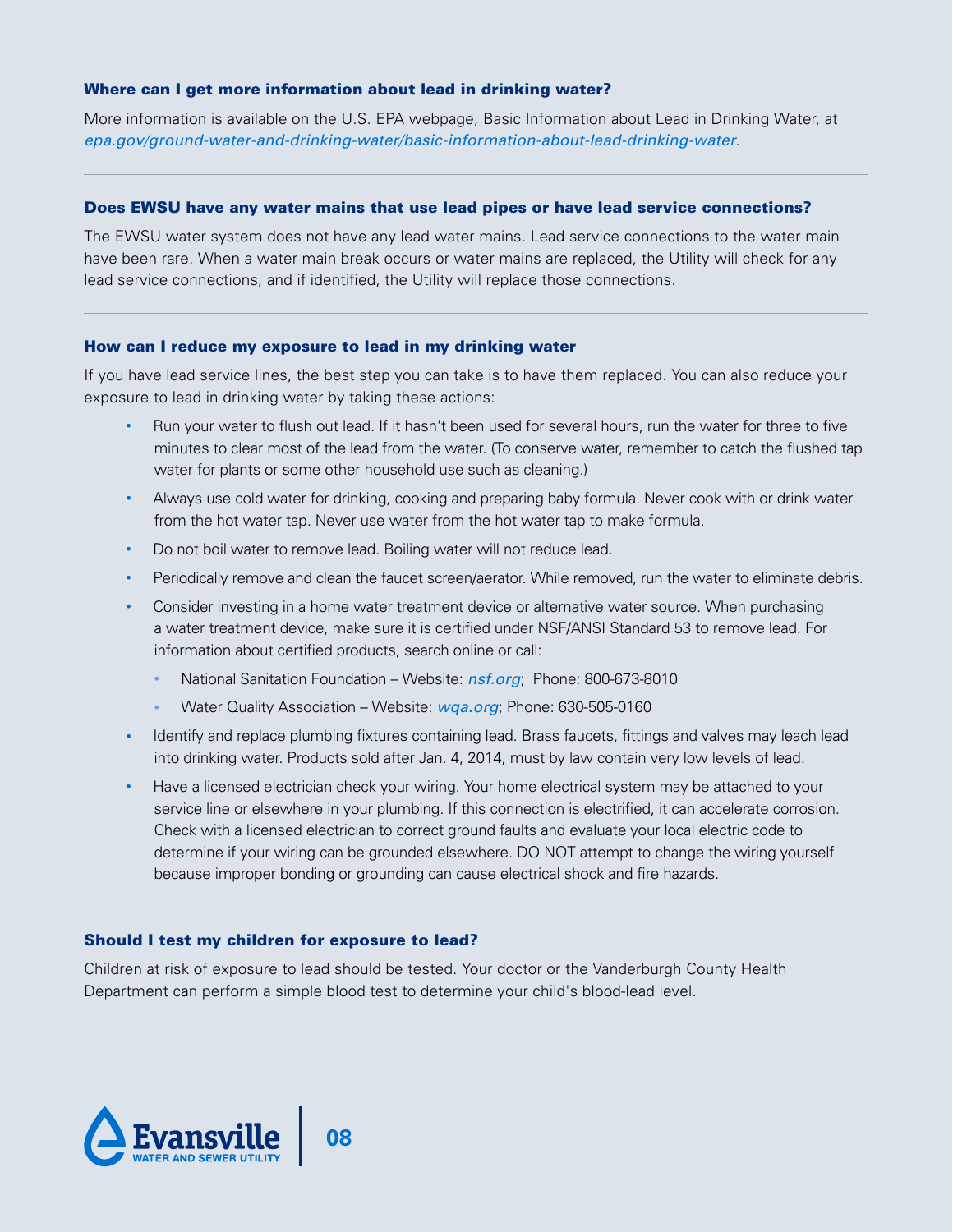#### Where can I find additional information about lead in drinking water and health risks?

Read EWSU's annual Consumer Confidence Report for other information about your drinking water. The report is online at ewsu.com. Contact the Utility's Water Quality Manager at 812-428-0568. You can also contact the Vanderburgh County Health Department at 812-435-2400, visit the Health Department website at vanderburghhealth.org or talk to your doctor about reducing your family's exposure risk.

#### Other Information Sources:

Indiana Department of Environmental Management: 800-451-6027 (follow prompts) National Lead Information Center Hotline: 800-424-LEAD (5323) US EPA Safe Drinking Water Hotline: 800-426-4791

Reprinted with permission from the AWWA Service Lines: A Guide for Water Systems Addressing Service Line Repair and Replacement. Copyright © AWWA 2017. All rights reserved.